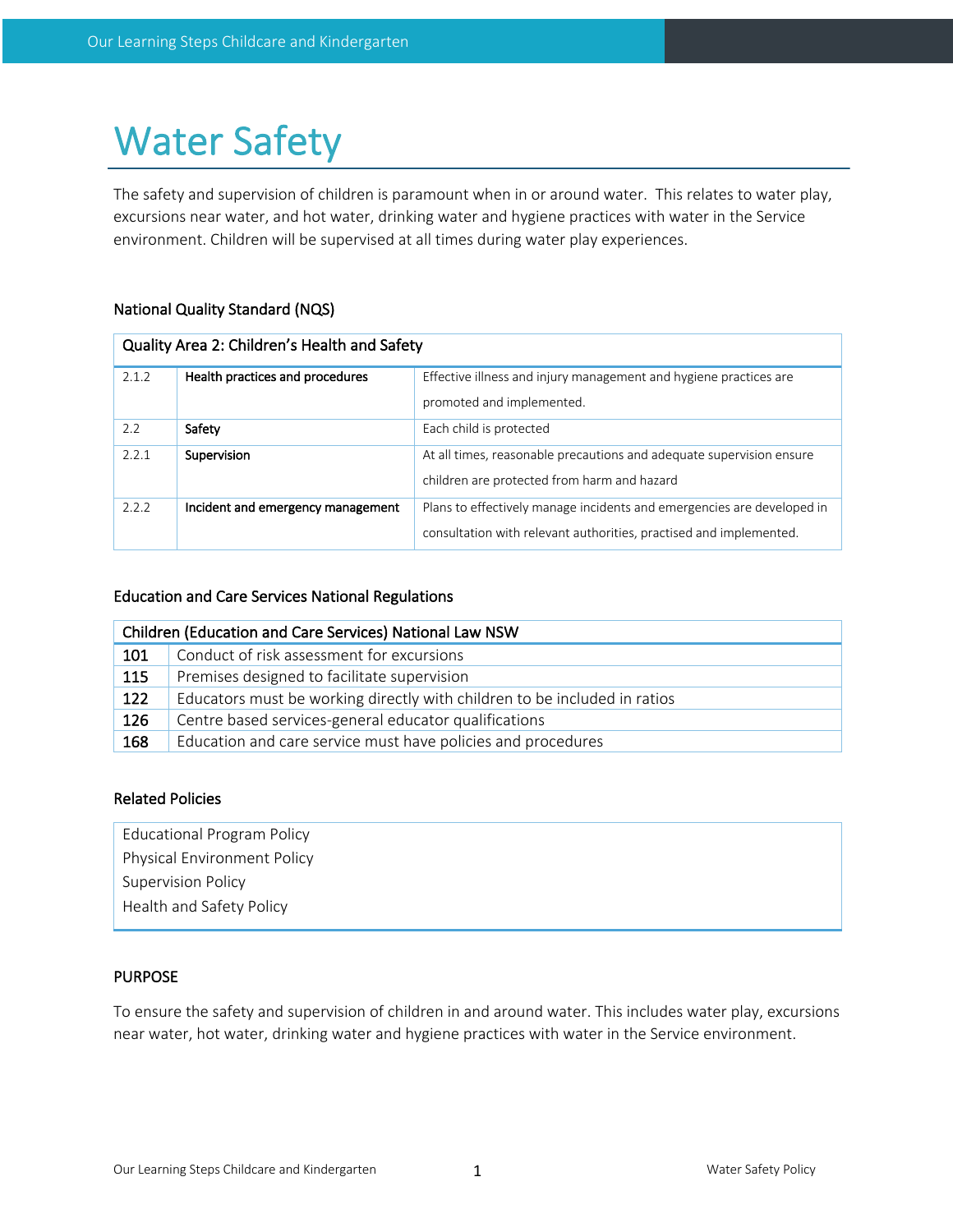## **SCOPE**

This policy applies to children, families, staff, management and visitors of the Service.

## IMPLEMENTATION

#### Management/Nominated Supervisor/ Responsible Person will:

- Provide direction and education to educators, staff and families on the importance of children's safety and supervision in and around water.
- Ensure health and safety practices incorporate approaches to safe storage of water and water play.
- Ensure premises adjacent to or providing access to, any water hazards that are not able to be adequately supervised at all times (e.g. dams, swimming pool) are to be isolated from children by a child resistant barrier or fence.
- Conduct a risk assessment in accordance with the requirements prior to taking children on an excursion, which contains or may contain water.
- Ensure at least one Educator who holds a current approved first aid qualification must be in attendance at all times.
- Display a Cardiopulmonary Resuscitation (CPR) guide near any water.
- Ensure water hazards are always supervised.
- Ensure hot water is inaccessible to children

#### Educators will:

- Supervise children near water at all times
- Never leave children alone near any water
- Ensure children in a bath are directly supervised at all times
- Ensure fish / frog ponds and water features that are not able to be adequately supervised at all times and/or pose an unacceptable risk to children are guarded or effective barriers are in place.
- Complete a daily Safety Inspection of premises to ensure that all hazards are known and minimised. When a hazard or potential hazard is detected, Educators will complete a risk assessment to address any concerns.
- Utilise water activities in appropriate weather
- Allow the children the opportunity to experiment with water, sand and mixing materials plus a place for boats & floating objects to be used with other water play equipment.
- Monitor the tap and turned off securely when not in use
- Safely cover or make inaccessible to children all water containers, e.g. nappy buckets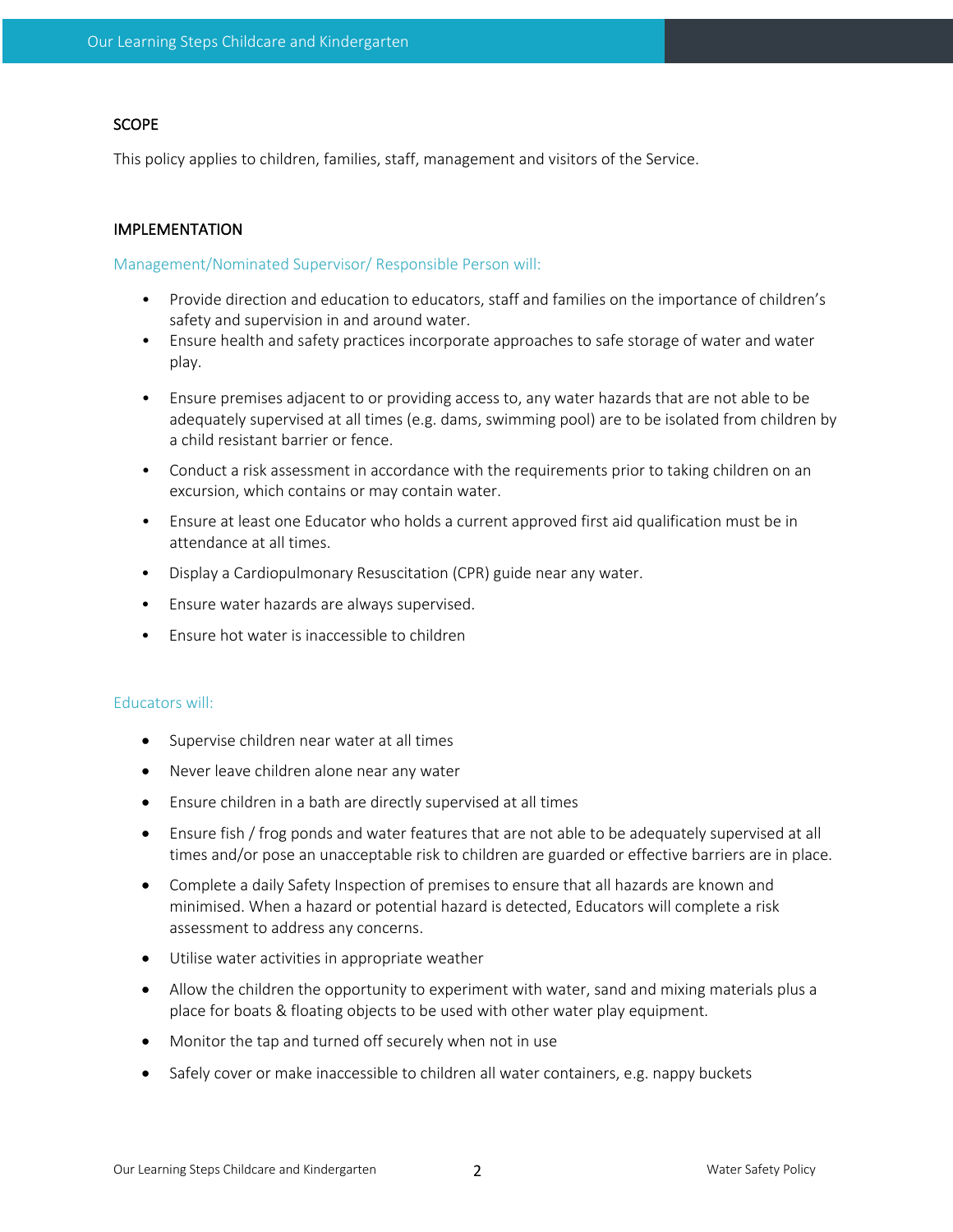- Empty wading pools immediately after every use, store to prevent the collection of water, e.g. upright, also check garden after rain or watering and empty water that has collected in holes or containers.
- Encourage children to use water effectively and along with staff learn new ways to save and reuse water.
- Children have safe independent access to clean and cool drinking water at all times. Educators to supervise at all times.
- Ensure water troughs are not used without a stand, keeping it off the ground with sand on the bottom of the trough
- Ensure children remain standing on the ground whilst using the water trough
- Ensure buckets of water for soaking toys or clothing are inaccessible to children
- Ensure water troughs or containers for water play are filled to a safe level and emptied into the garden areas after use.
- Children will be discouraged from drinking from these water activities.
- Ensure laundry, storerooms and Educator areas are to have No Children Allowed Signs on doors to remind adults to close doors behind them.
- Teach children about staying safe in and around water
- A risk assessment has been completed for mops and buckets and staff should refer to this for care around use of these items.
- Ensure wading/water troughs are emptied as appropriate each day, or hygienically cleaned, disinfected appropriately:
	- $\checkmark$  On a daily basis remove leaves and debris, hose away surface dirt and scrub inside with disinfectant.
	- $\checkmark$  Wash away disinfectant before filling pool/trough.
	- $\checkmark$  Children with diarrhoea, upset stomach, open sores or nasal infections should not use the water trough.

#### Operational Safety

- Water tanks will be labelled with "Do Not Drink" signage and the children will be supervised in this area to make sure they are not accessing this water for drinking.
- Safety taps are kept out of the reach of children and only used by Educators.
- Educators will discuss with the children the use of water tank water and how it differs from drinking water.
- Hot water accessible to children will be maintained at the temperature of 43.5° which will be tested annually.
- Water for pets at the Service must be changed daily and only be accessible to children when educators are present.